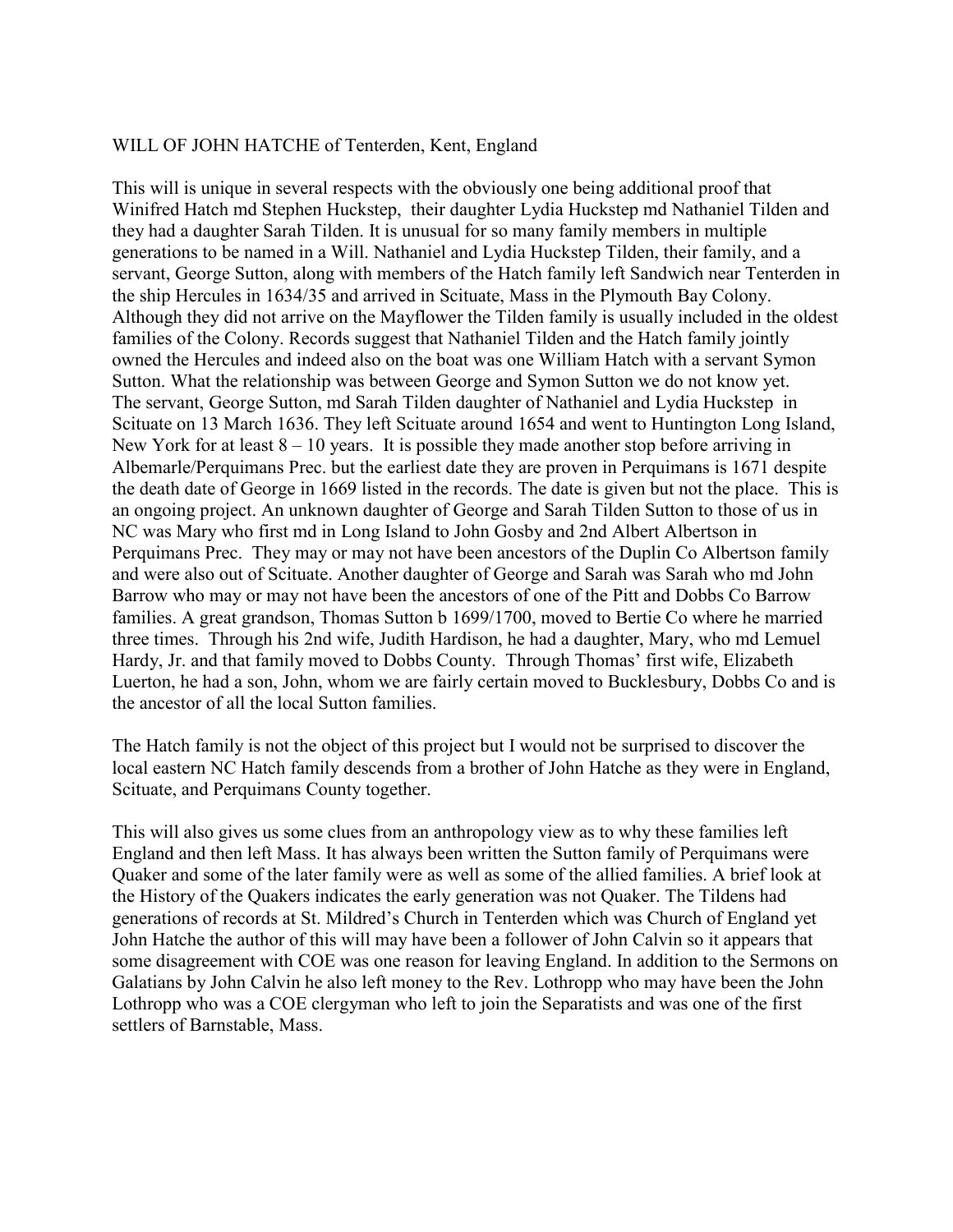The religious history of these groups is very complicated and although some of the Separatists had to flee England some of the Pilgrims remained loyal to the COE they either elected to flee or were forced to. Quakers found the religious environment of Plymouth Colony unpleasant and many left. Exactly why the Suttons moved several times is not proven at this point but Perquimans County was very hospitable to those of the Quaker belief. There is a great deal of information on this subject on the internet.

Our thanks to Sloan Spence Mason for finding a lengthy article which contained the will but not the NEHGR reference.

The below will was found in the New England Historical and Genealogical Register – VOL LXX p 249 1916 and also in Vol 67 p 45.

The Will of John Hatche of Tenterden in the County of Kent, yeoman, 23 March 1628/9. To my wife Dorothy Hatch 100 pounds, wearing apparel, plate, furniture, cattle, poultry, grain, cloth, and all my books. To my brother William Hatch's children as follows: to his second son Thomas Hatch 10 pounds and all sums he owes me, and at his death to all his children 50 pounds equally divided, at twenty-one. To his now youngest son William Hatch 50 pounds, and if he die before receiving his legacy reversion to his children at twenty-one, equally divided. To his daughter Elizabeth, wife of Robert Soan of Brasted, 10 pounds, and at her death to her children 40 pounds, equally divided. To his second daughter Judith, wife of Joseph Osborne of Ashford, 60 pounds, and to her son Jeremy Osborne at twenty-one 5 pounds. To his third daughter Margarett, widow of William Wood of Tenterden 20 pounds. To his fourth daughter Mary, wife of William Shusall of New Romney, 22s. To his youngest daughter Anne Hatch 30 pounds at twenty-one, she not to marry without the consent of her brothers John and William Hatch. If she do as her sister Shusall did, without their and my consent, then she shall have only 22s. To my sister Winnifrithe's children as follows: To her eldest son Thomas Huckstepp 15 pounds, and to her other son John Huckstepp 30 pounds. If John die, reversion to his sons Stephen and Nathanaell, equally divided, at the age of twenty-one. To her eldest daughter Joane, widow of Robert Numan late of Crayford deceased, 20s. and a silver spoon which I had of Mr. Chapman, and to her children at twenty-one 10s. each. To her second daughter Anne, wife of William Snatte of Hunton, 20s., and to Anna Snatte her daughter 20s. at twenty-one. To her third daughter Susan, wife of Benjamin Robus of Kennarton, 5 pounds, and to her sons and daughters Thomas Ramkyn, William Ramkyn, and Mary Rankin, Katherine Robus, Lidia Robus, and Susan Robus 20s. each at twenty-one. 'Alsoe I do giue vnto Lidia Tilden wiffe of Nathaniell Tilden my sister's Youngest daughter' 10 pounds and to her children Thomas, Joseph, Mary, Sarah, Judeth, and Lidia 20 pounds equally divided, to be paid at twenty-one. To my sister Katherine's children as follows: to her eldest son John Dunke 10 pounds and to each of his children 40s. at twenty-one. To her second son, William Dunke, 20 pounds. To her youngest son, Daniel Dunk, 30 pounds. To her daughter Ann, wife of Robert Glover, a silver spoon and to each of her children 40s. each. To Katherine May, daughter of Martin Maye of Ould Romney, that he had by Margaret Donck, my sister Katherine's daughter, 10 pounds. To her daugher, Elizabeth Hubbard, wife of Hubbard, 20 pounds. To my sister, Ellynor Chittenden, 22s, and to her children as follows: To her eldest son, Thomas Chittenden 30 pounds, to her second son John